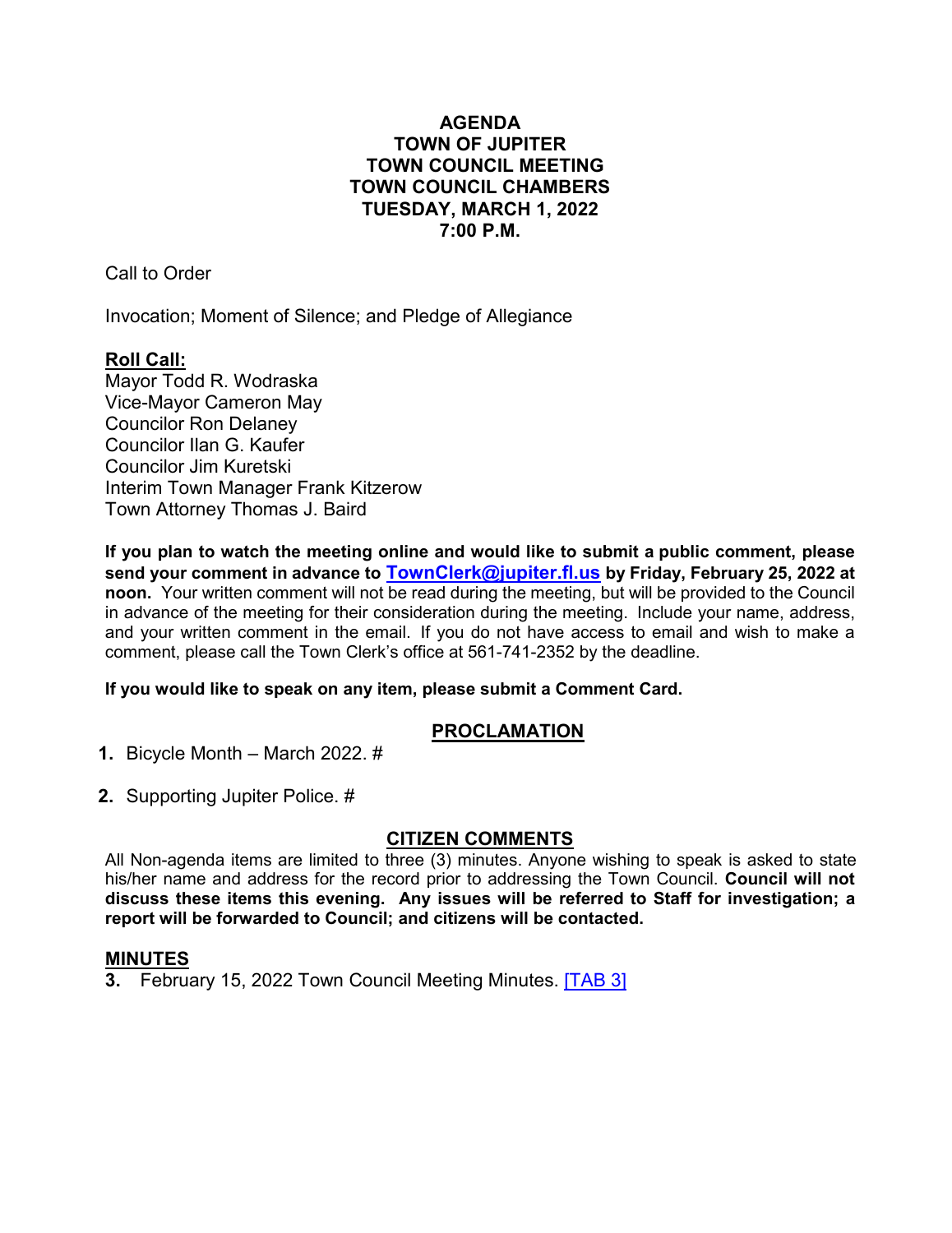# **CONSENT AGENDA**

All items listed in this portion of the agenda are considered routine by the Town Council and will be enacted by one motion. There will be no separate discussion of these items unless a Councilor or citizen so requests; in which event, the item will be removed and considered at the beginning of the regular agenda.

## **PUBLIC BUSINESS**

- **4. Resolution 24-22,** Approving contract award recommendation for EPW 2022-20 sea grape trimming and exotic removal on County Road A1A to K & S Services of South Florida, Inc. in an amount not to exceed \$98,900. [\[TAB 4\]](http://www.jupiter.fl.us/documentcenter/view/29637)
- **5. Resolution 25-22,** Approving contract renewal for EPW 2021-19 landscape and irrigation maintenance with Terracon Services, Inc. in an amount not to exceed \$1,027,049.10. [\[TAB 5\]](http://www.jupiter.fl.us/documentcenter/view/29638)
- **6. Resolution 26-22,** Approving contract renewal for EPW 2021-18 park landscape maintenance with Fresh Start Maintenance, Inc. in an amount not to exceed \$75,684.00. [\[TAB 6\]](http://www.jupiter.fl.us/documentcenter/view/29639)
- **7. Resolution 29-22,** Approving the award of EPW 2022-22 Community Center chiller replacement to Precision Air Systems, Inc. in an amount not to exceed \$357,696. [\[TAB 7\]](http://www.jupiter.fl.us/documentcenter/view/29640)
- **8.** Approving consideration to ratify the two (2) year reappointment of Mr. Nikitas Scopelitis as the fifth member of the Police Pension Board. [\[TAB 8\]](http://www.jupiter.fl.us/documentcenter/view/29641)
- **9.** Approving the renewal of contract with Spartan Upfit Services, which had acquired Strobes-R-Us, for the purchase and installation of emergency equipment. [\[TAB 9\]](http://www.jupiter.fl.us/documentcenter/view/29642)

# **REPORTS TOWN ATTORNEY TOWN MANAGER TOWN COUNCIL – LIAISON REPORTS AND COMMENTS**

# **ADJOURNMENT**

#### **Town Council Future Meetings**

March 15, 2022, 7PM, Town Council Meeting – Town Council Chambers April 5, 2022, 7PM, Town Council Meeting – Town Council Chambers

#### **NOTICE**

Town Council and CRA Meetings are now webcasted real-time and viewable on your computer or mobile device. [www.jupiter.fl.us/Live](http://www.jupiter.fl.us/Live)

Back up material for the Town Council Meetings are available online one (1) week before the Regular Meetings  $#$  = no materials attached \*revisions may occur\* [www.jupiter.fl.us](http://www.jupiter.fl.us/)

#### Section 2-64; Decorum, disturbing meeting

While the Town Council is in session, the members thereof and the public present in the Council chambers shall not, by conversation or